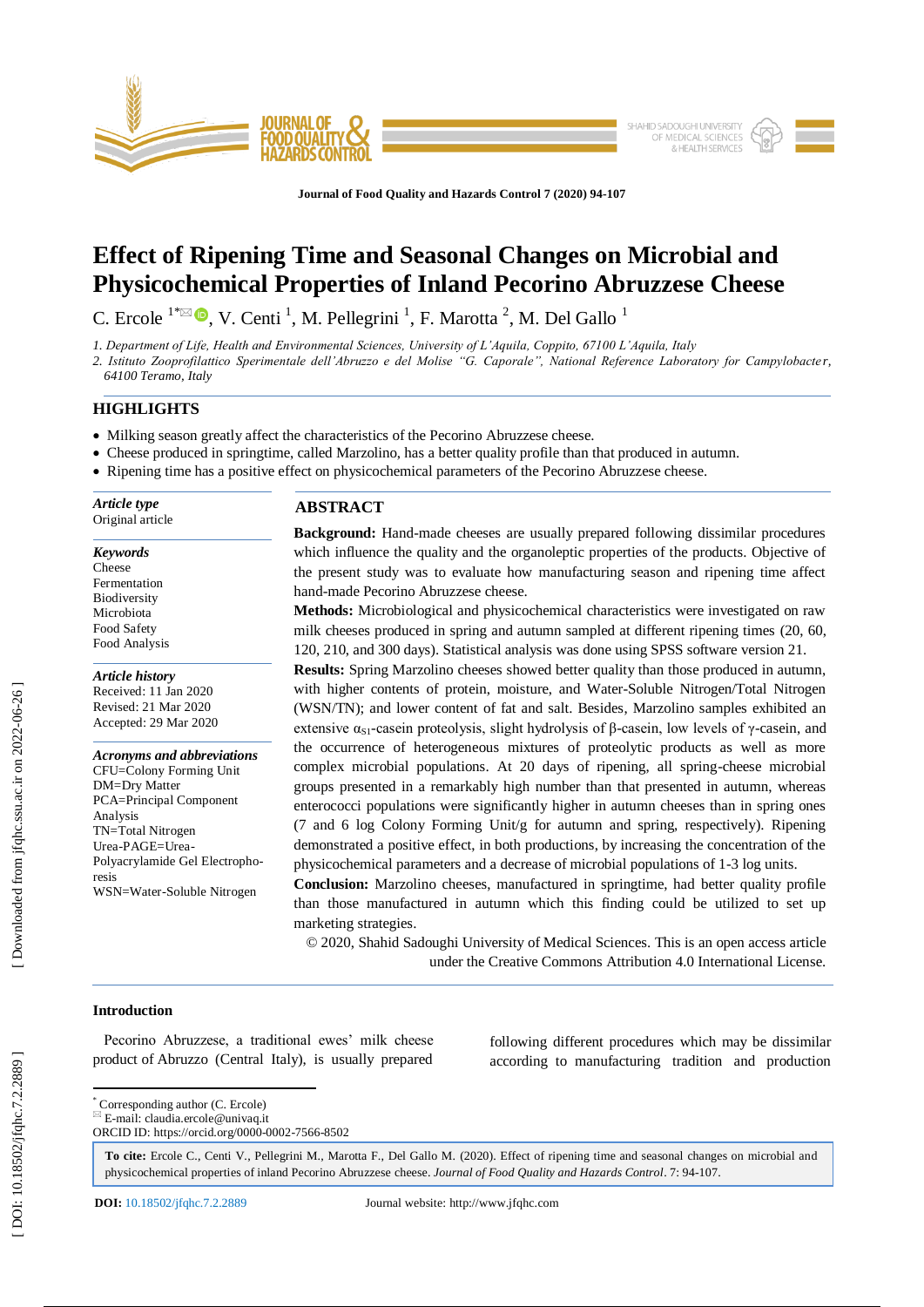scale. Pecorino Abruzzese is semi -hard or hard ewes' milk cheese, usually made from raw /heated milk which is inoculated with natural cultures, "scotta fermentato" or commercial starters (Schirone et al., 2012).

 The presence of typical and different microbial population is characteristic of artisanal cheeses, due to geographic area of origin and raw material (Centi et al., 2017; Poznanski et al., 2004; Schirone et al., 2012). Raw milk microorganisms play a fundamental role in the development of the organoleptic characteristics of Pecorino cheese during ripening (Castro et al., 2016).

 Marzolino cheese, the nickname utilized to indicate the Pecorino cheese produced in L'Aquila province in springtime, is made with whole milk and is produced soon after Easter (between March and April) without the addition of starter cultures when ewes feed on freshly grown grasses. This artisanal cheese, produced only in small artisanal dairy units, is very popular in the highlands of the Abruzzo region. It is eaten mostly after a 120 -day of ripening, but is often eaten fresh, not aged at all, or even after a seasoning of up to 300 days.

 It is well known the influence of season on the volatile fraction and sensory characteristics of cheeses, especially of those made from raw milk without the addition of starter cultures. Besides, cheese ripening is a process which involves a series of microbiological, biochemical, and chemical reactions strongly influenced by the manufacturing process like composition, moisture, pH, salt, and eventually microbiota, starter, and lastly nonstarter microorganisms. Cheese ripening involves a complex series of biochemical events, including glycolysis, lipolysis, and proteolysis that leads to the characteristic taste, aroma, and texture of each cheese variety. Lipolysis is the process responsible for the flavor development during ripening and depends mostly on the activity of microbial lipases (Fernández -Garcia et al., 2004; Khattab et al., 2019; McSweeney, 2004 ) .

 The characterization of Pecorino Abruzzese produced in L'Aquila province is important to establish the peculiar traits of this cheese, and to differentiate it from similar products. A previous study showed microbiological, compositional, biochemical, and sensorial characteristics of Pecorino Abruzzese cheeses to describe the status of Protected Designation of Origin (PDO; Centi et al., 2017). The purpose of the present investigation was to study the effect of seasoning on the characteristics of Pecorino Abruzzese cheese and, in particular, the one produced in the spring season called Marzolino, which is locally much appreciated for its peculiar characteristics, and little studied so far. In this research, we analyzed the biochemical and microbiological characteristics of this particular cheese in comparison with the same product manufactured in autumn and we compared two cheeses during the ripening period ranging from 20 to 300 days.

#### **Materials and methods**

#### *Samples*

 Analyses were conducted on raw milk and cheese manufactured between March-April (spring) and in late October (autumn). Milk and cheese samples were supplied by a dairy factory located in the L'Aquila province in the highland Abruzzo region, Italy. A total amount of 10 batches of Pecorino Abruzzese manufactured in 2014, 5 in spring (Marzolino) as well as 5 in autumn, were analyzed.

 Cheese was manufactured by raw milk heating at 36 -38 °C. Natural whey culture "scotta fermentato" was added to the milk and after 30 min, milk was coagulated at 35 °C by adding paste lamb rennet. The mixture was kept 20 -30 min and placed in wicker molds for 12 h for whey removal. The cheeses were then coated with coarse salt and left to ripe at 10 -15 °C and 85% relative humidity in an industrial chamber (Centi et al., 2017). The cheeses ripening time ranged from 20 to 300 days. At the end of the maturation, cheeses were round in shape, 15 cm high and 20 cm in diameter, and weighed about 2 kg. Figure 1 shows the flow diagram of the cheese manufacturing procedure.

 Cheeses were sampled *in situ* (i.e. in cheese factory) at 20, 60, 120, 210, and 300 days of ripening. For each sample, three replications were collected. Each replication was divided in two parts including one for the microbiological analyses as well as one for the physicochemical analyses. Samples were carried to the laboratory in sterile and refrigerated containers (4 °C), and analyzed.

## *Microbiological analysis*

 Cheeses and milk microbiological analyses were performed within 24 h from sampling. After removing the rind, 25 g fractions from each sample were obtained by cutting slices, each containing equal amount of the innermost, intermediate, and outermost parts. The sub -samples (25 g) were diluted in 225 ml of sodium citrate solution (2% w/v) and homogenized with Stomacher Lab -Blender 400 (PBI International Milan, Italy) in sterile conditions.

 Serial dilutions in sterile quarter -strength Ringer's solution were plated on selective media to enumerate the following microorganisms: aerobic mesophilic bacteria on plate count agar at 30 °C for 24 -48 h; lactococci and streptococci on M17 agar, respectively at 30 °C and 44 °C for 24 -48 h; mesophilic and thermophilic lactobacilli on De Man, Rogosa and Sharpe (MRS) agar at 30 °C and 44 °C, respectively, for 48 h in anaerobic conditions (Schirone et al., 2011). Bacterial counts were determined as log Colony Forming Unit (CFU )/g.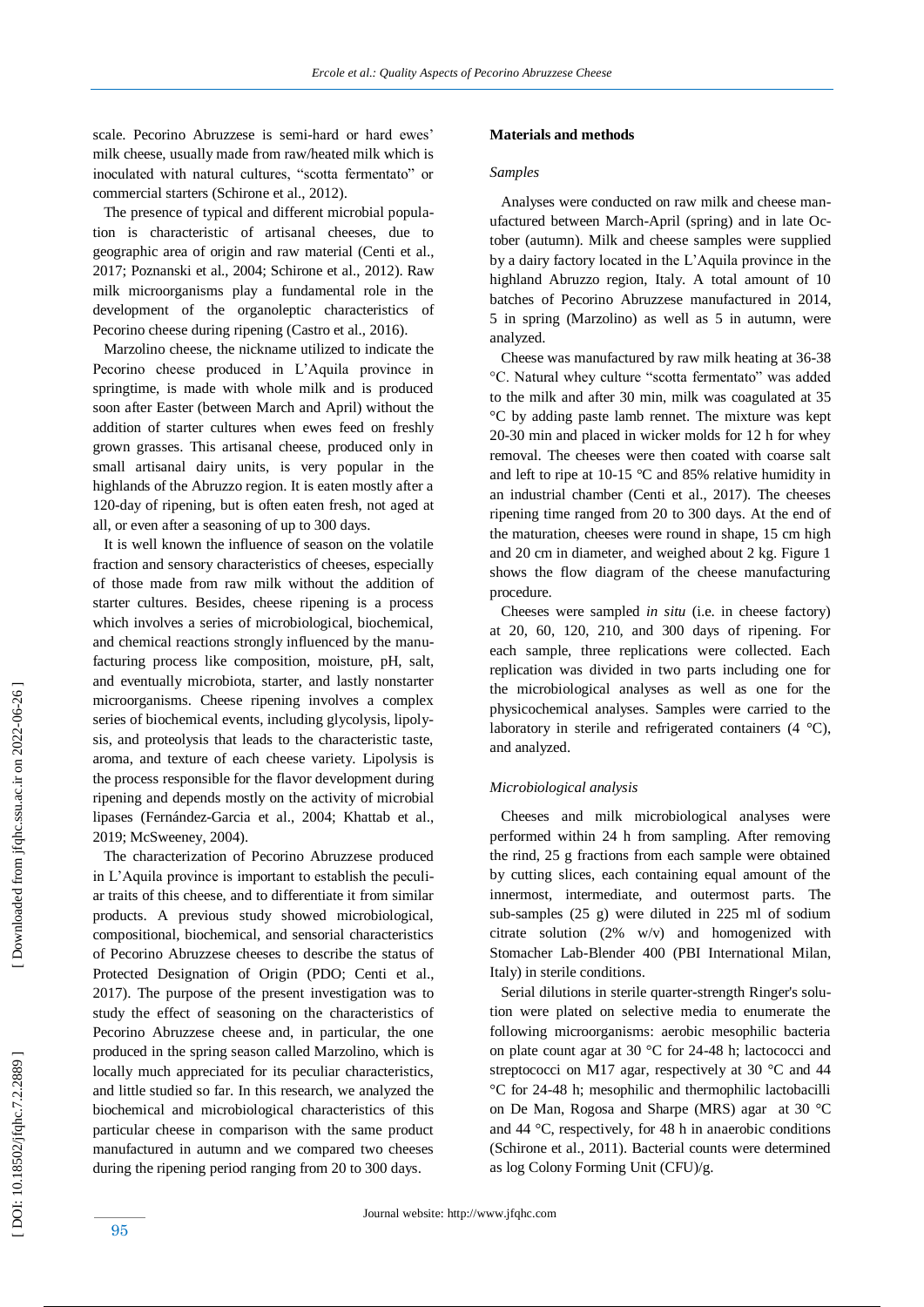Citrate -fermenting bacteria were grown on MRS agar with the addition of 2% calcium citrate (Panreac, Barcelona, Spain) incubated at 30 °C for 48 h in aerobiosis. As the media utilized were not highly selective, plate counts were confirmed by microscopic observation. Enterococci were cultured on Slanetz -Bartley agar plates and incubated at 37 °C for 48 h. Yeasts were grown on Yeast Peptone Dextrose agar added with chloramphenicol (0.15g/L; Sigma -Aldrich, St. Louis, MO, USA) at 25 °C for 3 -5 days (Schirone et al., 2011).

 All media were purchased from Oxoid, Basingstoke, Hampshire, England. Viable microbial counts were performed in triplicate.

#### *Compositional analysis*

 Fat, protein, and lactose were investigated in milk samples by infrared analysis (Milko Scan, model: Foss 4000, Foss Food Technology, Denmark) calibrated for sheep milk. Methods proposed by the Association of Official Analytical Chemists and to the International Dairy Federation Standard were employed to determine Dry Matter (DM), fat , and casein (AOAC, 1990, 1999; IDF, 1990). Milks' pH was determined by inserting directly pH probe in the sample. Cheese samples were analyzed for moisture, pH, and NaCl (IDF, 1988, 1989; ISO, 2004), total protein, and Water -Soluble Nitrogen (WSN; IDF, 1993), and fat content (AOAC, 1999). The analysis were performed in triplicate for each cheese sample (n=5).

#### *Assessment of proteolysis*

 Both pH 4.6 -soluble and -insoluble fractions of the cheeses were prepared according to Sousa and McSweeney (2001). The pH 4.6 -insoluble fraction was utilized for electrophoretic analysis. Total Nitrogen (TN) of the soluble fraction (pH 4.6) was determined by the macro -Kjeldahl method (IDF , 1964) and proteins were calculated from the total N concentrations using the standard factor of 6.38. Ethanol (70%) was added to aliquots of the pH 4.6 -soluble fraction which was in turn fractionated into ethanol -soluble and ethanol -insoluble fractions.

 The fraction containing the ethanol -soluble peptides (ethanol -soluble sub -fraction) and that one containing the ethanol -insoluble peptides (ethanol -soluble sub -fraction) were obtained following the procedures suggested by Shakeel -Ur -Rehman et al. (1998). Both fractions of the cheeses (at 20, 60, 120, 210, and 300 days of ripening) were analyzed by Urea -Polyacrylamide Gel Electrophoresis (Urea-PAGE) according to the method of Andrews (1983).

 The gels were stained according to Blakesley and Boezi (1977). The ethanol -insoluble and soluble fractions of the pH 4.6 soluble fraction of Pecorino Abruzzese cheese

were also analyzed by Reverse Phase -High Performance Liquid Chromatography (RP -HPLC, Varian Associates Inc. Walnut Creek CA, USA). Preparation and elution of the samples were carried out in acetonitrile gradient according to method of Sousa and McSweeney (2001). Monitoration of the eluates was performed spectrophotometrically at 214 nm. Total free amino acids were determined by the trinitrobenzenesulphonic acid method (Polychroniadau, 1988), while individual free amino acids were measured according to the method proposed by Fenelon et al. (2000).

#### *Fatty acids*

 The extraction and determination of free fatty acids were performed according to the procedure described by De Jong and Badings (1990). This method, suitable to the analysis of the short -medium -long chain fatty acids, was utilized for cheese samples during ripening at different seasons.

 The samples were analyzed by Gas -Chromatograph (Model Star 3400CX) equipped with a Flame Ionization Detector (FID) interfaced Star Chromatography Workstation 5.0 software for system control and data acquisition (Varian Analytical Instruments, Harbor City, California, USA). The free fatty acids were separated on a Wall -Coated Open Tubular (WCOT) fused -silica capillary column (Chrompack, FFAP -CB) for free fatty acid analysis (DF 0.3, Varian).

#### *Statistical analysis*

 Means and Standard Deviations (SD) were calculated for each experimental parameter. For each experimental parameter, the results obtained from autumn and spring seasons of production were compared. The effects of the days of ripening on the results of microbiological profile, chemical composition, and total amount of free amino acids were also considered, comparing the results of 20 days of ripening with those obtained at 120 days (that matches with the common final ripening time for ewe's milk cheeses) and the latter with the results of 300 days of ripening (maximum seasoning times). Mean values and the standard deviations comparisons and *p* values calculations were carried out by unpaired t -tests, using GraphPad Prism 6 for Windows Version 6.1 (GraphPad Software, San Diego, California, USA). Data from the RP -HPLC chromatograms of pH 4.6 ethanol -soluble and insoluble fractions were analyzed using multivariate statistical techniques to analyze the patterns of proteolysis and the volatile profile in Abruzzese cheese during ripening. Data for multivariate statistical analysis of the chromatograms were obtained by visually recognizing similar peaks in the chromatograms and the peak heights as variables as described by Pripp et al. (1999).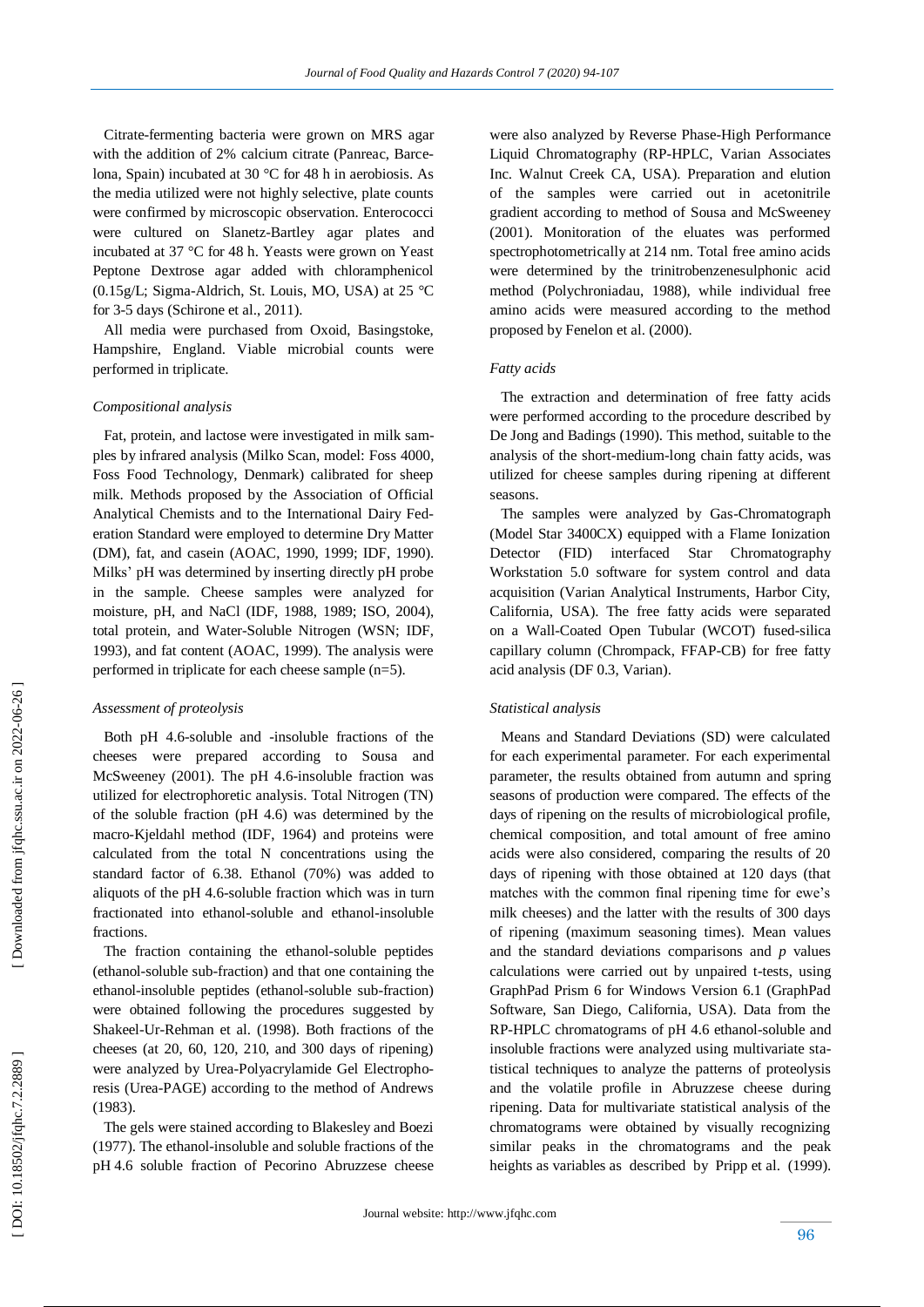Principal Component Analysis (PCA) was performed by using a covariance matrix and carried out using SPSS software, version 21 for Windows 8 (SPSS Inc., Chicago, Illinois, USA).



Figure 1: Flow diagram of the process used to produce Pecorino Abruzzese cheese

#### **Results**

 The microbial counts concerning both raw milk and Pecorino Abruzzese cheese are shown in Table 1 and Table 2, respectively. Opposite to enterococci, both raw milk and cheese samples produced in spring exhibit a remarkably higher number (*p*<0.05) of microbial groups than that produced in autumn. At 20 days ripening time of the samples, about 7 log CFU/g enterococci were found in cheese manufactured during the autumn compared to those, approximately 6 log CFU/g, recorded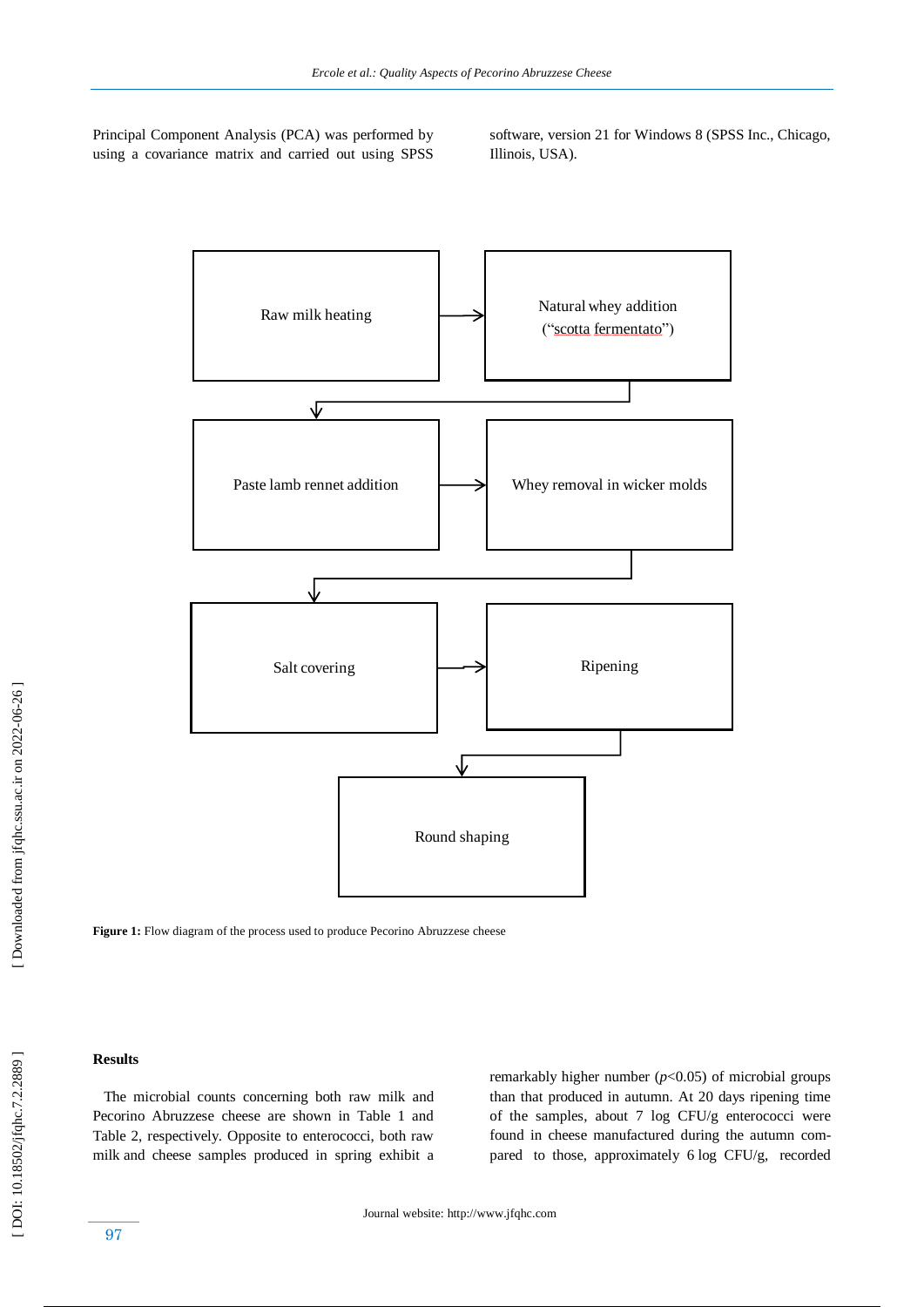in spring season. Moreover, for both the investigated seasons, it should be noted that with increasing ripening time, microbial counts decreased by 1 -3 log units departing from the early stage until middle stage (20 *vs.* 120) and late stage of maturation of cheese (20 *vs.* 300). Notably, the microbial group of lactobacilli and lactococci corresponding to 300 days values differentiated between 0.49 log CFU/g for mesophilic lactobacilli, 0.06 log CFU/g for thermophilic lactobacilli and 0.52 log CFU/g for lactococci (*p*<0.001), whereas mesophilic lactobacilli and lactococci populations, dominate during more than half the ripening period (Table 2).

Table 1: Cell numbers (mean±SD log<sub>10</sub> CFU/ml) of the principal microbial groups found in raw milk

| <b>Microorganism</b>        | <b>Spring</b>   | Autumn          | P value  |  |
|-----------------------------|-----------------|-----------------|----------|--|
| Aerobic mesophilic bacteria | $5.67 \pm 0.02$ | $4.47 \pm 0.03$ | < 0.0001 |  |
| Thermophilic lactobacilli   | $4.85 \pm 0.03$ | $3.93 \pm 0.6$  | 0.0568   |  |
| Mesophilic lactobacilli     | $5.24 + 0.04$   | $4.24 + 0.3$    | 0.0046   |  |
| Thermophilic cocci          | $5.36 \pm 0.03$ | $4.57+0.02$     | < 0.0001 |  |
| Mesophilic cocci            | $5.51 \pm 0.01$ | $5.23 + 0.02$   | < 0.0001 |  |
| Yeasts                      | $4.83 \pm 0.01$ | $4.39 \pm 0.01$ | < 0.0001 |  |
| Enterococci                 | $4.20 \pm 0.03$ | $5.41 \pm 0.02$ | < 0.0001 |  |

Table 2: Effects of production season on the microbiological profile (mean±SD log CFU/g) of Pecorino Abruzzese cheese

|                             | Days of ripening                                                                                                                                                                             |                 |                          |                 |                 | $P$ value | $P$ value  |  |
|-----------------------------|----------------------------------------------------------------------------------------------------------------------------------------------------------------------------------------------|-----------------|--------------------------|-----------------|-----------------|-----------|------------|--|
|                             | 20                                                                                                                                                                                           | 60              | 120                      | 210             | 300             | 20 vs.120 | 20 vs. 300 |  |
| Aerobic mesophilic bacteria |                                                                                                                                                                                              |                 |                          |                 |                 |           |            |  |
| Spring                      | $8.78 \pm 0.01$                                                                                                                                                                              | $8.7 \pm 0.01$  | $8.6 \pm 0.02$           | $8.27 \pm 0.01$ | $7.28 \pm 0.07$ | 0.0002    | < 0.0001   |  |
| Autumn                      | $8.38 \pm 0.03$                                                                                                                                                                              | $8.35 \pm 0.03$ | $8.32 \pm 0.1$           | $8.05 \pm 0.02$ | $7.38 \pm 0.01$ | 0.3759    | < 0.0001   |  |
| P value                     | < 0.0001                                                                                                                                                                                     | < 0.0001        | 0.0089                   | < 0.0001        | 0.0705          |           |            |  |
| Total coliform              |                                                                                                                                                                                              |                 |                          |                 |                 |           |            |  |
| Spring                      | $6.29 \pm 0.12$                                                                                                                                                                              | $2.49 \pm 0.13$ | $ND^*$                   | ND              | ND              |           |            |  |
| Autumn                      | $3.82 \pm 0.03$                                                                                                                                                                              | $2.24 \pm 0.13$ | ND                       | ${\rm ND}$      | <b>ND</b>       |           |            |  |
| $P$ value                   | < 0.0001                                                                                                                                                                                     | 0.0781          | $\overline{\phantom{a}}$ | ÷.              | ÷               |           |            |  |
| Staphylococci               |                                                                                                                                                                                              |                 |                          |                 |                 |           |            |  |
| Spring                      | $6.85 \pm 0.16$                                                                                                                                                                              | $5.08 \pm 0.06$ | $4.82 \pm 0.2$           | $4.16 \pm 0.18$ | $3.32 \pm 0.03$ | 0.0002    | < 0.0001   |  |
| Autumn                      | $5.53 \pm 0.19$                                                                                                                                                                              | $5.35 \pm 0.05$ | $5.72 \pm 0.02$          | $4.87 \pm 0.03$ | $4.21 \pm 0.03$ | 0.1601    | 0.0003     |  |
| P value                     | 0.0007                                                                                                                                                                                       | 0.0039          | 0.0015                   | 0.0026          | < 0.0001        |           |            |  |
| Enterococci                 |                                                                                                                                                                                              |                 |                          |                 |                 |           |            |  |
| Spring                      | $6.47 \pm 0.09$                                                                                                                                                                              | $4.2 \pm 0.05$  | $6.94 \pm 0.02$          | $6.01 \pm 0.02$ | $5.54 \pm 0.19$ | 0.0009    | 0.0016     |  |
| Autumn                      | $7.01 \pm 0.05$                                                                                                                                                                              | $6.95 \pm 0.02$ | $6.02 \pm 0.07$          | $5.47 \pm 0.11$ | $5.25 \pm 0.03$ | < 0.0001  | < 0.0001   |  |
| $P$ value                   | 0.0008                                                                                                                                                                                       | < 0.0001        | < 0.0001                 | 0.0011          | 0.0593          |           |            |  |
| Mesophilic lactobacilli     |                                                                                                                                                                                              |                 |                          |                 |                 |           |            |  |
| Spring                      | $8.53 \pm 0.05$                                                                                                                                                                              | $8.12 \pm 0.07$ | $7.98 \pm 0.14$          | $7.81 \pm 0.05$ | $7.21 \pm 0.01$ | 0.0031    | < 0.0001   |  |
| Autumn                      | $8.33 \pm 0.13$                                                                                                                                                                              | $8.00 \pm 0.01$ | $7.46 \pm 0.09$          | $7.21 \pm 0.02$ | $6.72 \pm 0.02$ | 0.0007    | < 0.0001   |  |
| $P$ value                   | 0.0677                                                                                                                                                                                       | 0.0424          | 0.0057                   | < 0.0001        | < 0.0001        |           |            |  |
| Thermophilic lactobacilli   |                                                                                                                                                                                              |                 |                          |                 |                 |           |            |  |
| Spring                      | $8.09 \pm 0.03$                                                                                                                                                                              | $8.05 \pm 0.06$ | $7.79 \pm 0.04$          | $7.72 \pm 0.08$ | $6.6 \pm 0.03$  | 0.0005    | < 0.0001   |  |
| Autumn                      | $8.01 \pm 0.03$                                                                                                                                                                              | $7.76 \pm 0.04$ | $7.65 \pm 0.02$          | $7.09 \pm 0.02$ | $6.54 \pm 0.03$ | < 0.0001  | < 0.0001   |  |
| $P$ value                   | 0.0309                                                                                                                                                                                       | 0.0022          | 0.0056                   | 0.0002          | 0.0705          |           |            |  |
| Thermophilic streptococci   |                                                                                                                                                                                              |                 |                          |                 |                 |           |            |  |
| Spring                      | $8.30 \pm 0.07$                                                                                                                                                                              | $8.25 \pm 0.18$ | $7.86 \pm 0.04$          | $7.22 \pm 0.1$  | $6.53 \pm 0.02$ | 0.0007    | < 0.0001   |  |
| Autumn                      | $8.17 \pm 0.07$                                                                                                                                                                              | $8.10 \pm 0.04$ | $7.56 \pm 0.01$          | $6.99 \pm 0.06$ | $6.16 \pm 0.05$ | 0.0002    | < 0.0001   |  |
| P value                     | 0.0853                                                                                                                                                                                       | 0.2316          | 0.0002                   | 0.0268          | 0.0003          |           |            |  |
| Lactococci                  |                                                                                                                                                                                              |                 |                          |                 |                 |           |            |  |
| Spring                      | $8.60 \pm 0.08$                                                                                                                                                                              | $8.23 \pm 0.05$ | $8.42 \pm 0.04$          | $7.92 \pm 0.07$ | $7.27 \pm 0.03$ | 0.0252    | < 0.0001   |  |
| Autumn                      | $8.17 \pm 0.15$                                                                                                                                                                              | $7.83 \pm 0.06$ | $7.51 \pm 0.04$          | $6.39 \pm 0.05$ | $6.75 \pm 0.12$ | 0.0018    | 0.0002     |  |
| $P$ value                   | 0.0119<br>ND; not detected; P values within rows refers to statistical difference between the ewe's milk cheeses produced in different seasons (spring ws autumn); P values in right columns | 0.0009          | < 0.0001                 | < 0.0001        | 0.0019          |           |            |  |

<sup>\*</sup> ND: not detected; *P* values within rows refers to statistical difference between the ewe's milk cheeses produced in different seasons (spring *vs.autumn)*;<br>refers to statistical differences between the ewe's milk chee *P* values in right columns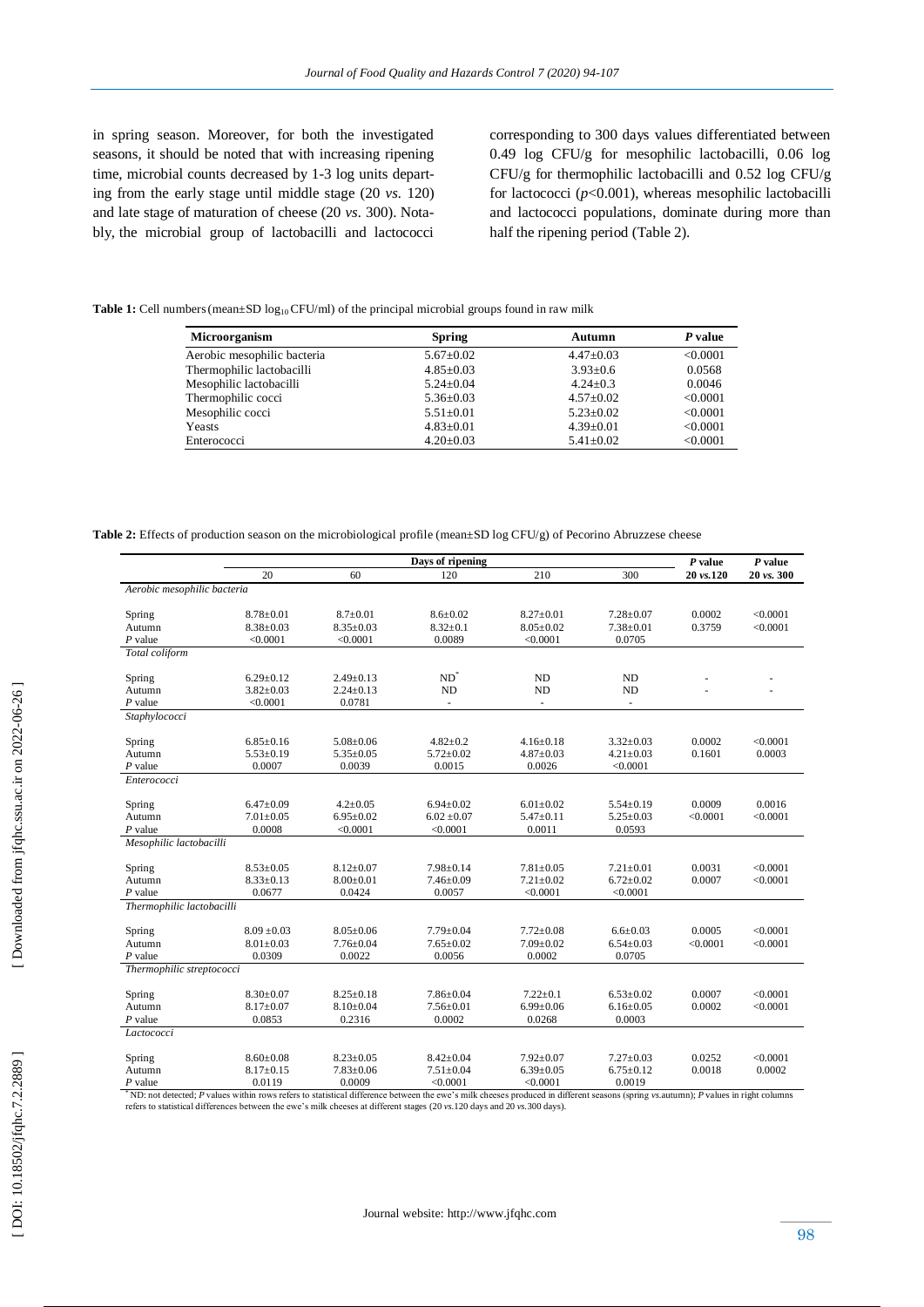The physicochemical characteristics of ewe's milk are shown in Table 3. The milk produced in spring was lower in lactose ( $p$ <0.001) as well as DM ( $p$ <0.001), and higher in protein ( $p$ <0.05), and pH ( $p$ <0.01) than that produced in autumn. No statistical significant differences were found among seasons for fat and casein (*p*>0.05). The physicochemical characteristics of Pecorino Abruzzese cheeses manufactured at different seasons are summarized in Table 4. The comparison between the data collected in spring with those collected in autumn, at 20 days ripening time, demonstrated an higher content of proteins (43.0% *vs.* 26.4%; *p*<0.001), fat (61.4% *vs.*  45.6%; *p*<0.001), moisture (47.1% *vs.* 34.4%*; p*<0.001), and WSN/TN (40.6% *vs.* 24.6; *p*<0.001).

**Table 3 :** Physicochemical characteristics of ewe's milk in different seasons

|                   | <b>Spring</b><br>$(\text{mean}\pm S\textbf{D})$ | Autumn<br>$mean \pm SD$ | P value  |  |
|-------------------|-------------------------------------------------|-------------------------|----------|--|
| pН                | $6.73 \pm 0.07$                                 | $6.44 + 0.08$           | 0.0091   |  |
| Dry matter $(\%)$ | $19.75 \pm 0.09$                                | $20.81 \pm 0.10$        | 0.0001   |  |
| Fat $(\%)$        | $7.00 \pm 0.06$                                 | $6.92+0.06$             | 0.1778   |  |
| Lactose $(\%)$    | $4.01 \pm 0.04$                                 | $4.61 \pm 0.09$         | < 0.0001 |  |
| Protein $(\%)$    | $6.04 \pm 0.06$                                 | $5.79 \pm 0.08$         | 0.0123   |  |
| Casein $(% )$     | $4.72 \pm 0.11$                                 | $4.52 \pm 0.08$         | 0.0635   |  |
|                   |                                                 |                         |          |  |

**Table 4:** Effects of production season on the chemical composition of the Pecorino Abruzzese cheeses during ripening

|                   | Days of ripening |                |                |                | $P$ value      | P value               |            |
|-------------------|------------------|----------------|----------------|----------------|----------------|-----------------------|------------|
|                   | 20               | 60             | 120            | 210            | 300            | $20 \text{ vs. } 120$ | 20 vs. 300 |
| pH                |                  |                |                |                |                |                       |            |
| Spring            | $5.5 \pm 0.2$    | $5.2 \pm 0.1$  | $5.4 \pm 0.3$  | $5.3 \pm 0.1$  | $5.4 \pm 0.1$  | 0.6560                | 0.4818     |
| Autumn            | $5.4 \pm 0.1$    | $5.6 \pm 0.2$  | $5.7 \pm 0.1$  | $5.4 \pm 0.1$  | $5.3 \pm 0.3$  | 0.0213                | 0.6130     |
| $P$ value         | 0.4818           | 0.0363         | 0.1757         | 0.2879         | 0.6130         |                       |            |
| Moisture (%)      |                  |                |                |                |                |                       |            |
| Spring            | $47.1 \pm 0.2$   | $31.0 \pm 1.7$ | $23.6 \pm 1.9$ | $25.7 \pm 3.2$ | $18.8 \pm 3.3$ | < 0.0001              | 0.0001     |
| Autumn            | $34.0 + 0.8$     | $28.1 \pm 0.6$ | $20.5 \pm 0.4$ | $19.7 \pm 0.9$ | $18.0 \pm 1.2$ | < 0.0001              | < 0.0001   |
| $P$ value         | < 0.0001         | 0.0495         | 0.0506         | 0.0353         | 0.7133         |                       |            |
| Protein on DM (%) |                  |                |                |                |                |                       |            |
| Spring            | $43.0 \pm 0.3$   | $38.7 \pm 0.6$ | $37.8 \pm 0.4$ | $40.2 \pm 0.2$ | $41.4 \pm 0.6$ | < 0.0001              | 0.0145     |
| Autumn            | $26.4 + 0.4$     | $27.4 \pm 0.3$ | $26.3 \pm 0.4$ | $34.7 \pm 0.2$ | $36.0 \pm 0.6$ | 0.7747                | < 0.0001   |
| $P$ value         | < 0.0001         | < 0.0001       | < 0.0001       | < 0.0001       | 0.0004         |                       |            |
| Fat on DM (%)     |                  |                |                |                |                |                       |            |
| Spring            | $61.4 \pm 0.8$   | $49.6 \pm 0.1$ | $47.8 \pm 0.1$ | $49.1 \pm 0.1$ | $46.7 \pm 0.3$ | < 0.0001              | < 0.0001   |
| Autumn            | $45.6 \pm 0.6$   | $50.9 \pm 0.1$ | $48.1 \pm 0.2$ | $48.0 \pm 0.2$ | $49.2 \pm 0.9$ | 0.0024                | 0.0045     |
| $P$ value         | < 0.0001         | < 0.0001       | 0.0808         | 0.0010         | 0.0103         |                       |            |
| WSN/TN on DM (%)  |                  |                |                |                |                |                       |            |
| Spring            | $40.6 \pm 1.4$   | $33.2 \pm 0.9$ | $35.0 \pm 1.3$ | $42.0 \pm 0.7$ | $46.5 \pm 1.1$ | 0.0071                | 0.0046     |
| Autumn            | $24.6 \pm 1.1$   | $28.2 \pm 1.6$ | $29.8 \pm 0.8$ | $33.3 \pm 1.4$ | $38.1 \pm 1.8$ | 0.0027                | 0.0004     |
| $P$ value         | < 0.0001         | 0.0092         | 0.0041         | 0.0007         | 0.0023         |                       |            |
| Salt on $DM(%)$   |                  |                |                |                |                |                       |            |
| Spring            | $5.7 \pm 0.2$    | $4.7 \pm 0.3$  | $6.6{\pm}0.1$  | $7.0 \pm 0.3$  | $7.0 \pm 0.1$  | 0.0022                | 0.0005     |
| Autumn            | $6.0{\pm}0.8$    | $6.4 \pm 0.6$  | $7.1 \pm 0.4$  | $6.9 \pm 0.1$  | $7.6 \pm 0.1$  | 0.1002                | 0.0264     |
| $P$ value         | 0.5628           | 0.0118         | 0.1036         | 0.6130         | 0.0018         |                       |            |

WSN/TN=Water -Soluble Nitrogen/Total Nitrogen

DM=Dry Matter.

 In spring, from 20 to 120 days , salt content increased (*p<*0.01) while for moisture, protein, fat, and WSN/TN a significantly decrease was detected (*p<*0.001). In spring, from 20 to 300 days, all the physicochemical characteristics showed a decrease in values as ripening time increase

(*p*<0.001), while WSN/TN and salt (*p*<0.001) increased. In autumn, moisture decreased during ripening (from 20 to 300 days), while proteins, fat, and WSN/TN increased (*p*<0.001). The salt contents of the cheese during ripening were not significant (*p*>0.05). Comparisons of the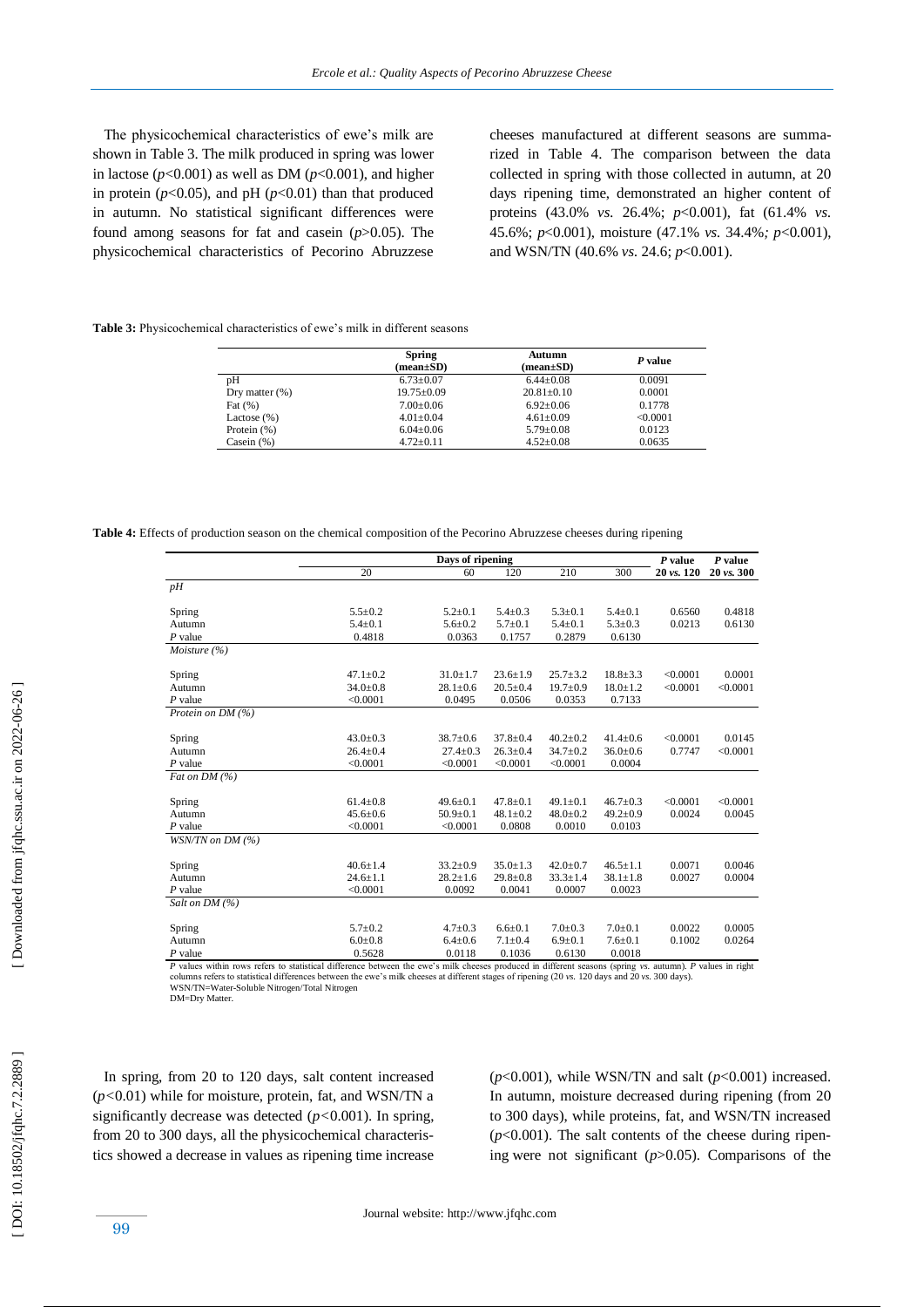salt content of autumn and spring cheeses were in general not significant corresponding to the same ripening time. For all sampling periods, cheeses manufactured in spring had the highest content of WSN/TN (*p<*0.001 for 20 *vs.*  120 days; *p*<0.01 for 20 *vs.* 300 days). Moreover, at the end of the maturation period (300 days), fats and proteins decreased in cheeses produced in the spring season compared with those produced during the autumn season.

 The protein hydrolytic patterns were investigated by Urea -PAGE as function of ripening time and season. Urea-PAGE of pH 4.6-insoluble and ethanol-soluble N fraction are shown in Figure 2. The pH 4.6-insoluble N fraction (Figure 2A), exhibits some differences between

the cheeses produced in spring and autumn. Proceeding from 60 days to the end of the ripening time (300 days), cheeses produced during spring showed a more pronounced hydrolysis of  $α<sub>SI</sub>$ -casein and β-casein than that from autumn. Furthermore,  $\alpha_{S1}$ -casein was degraded more extensively than β-casein. The pH 4.6 ethanolsoluble N fraction of the spring cheese shown in Figure 2B highlighted a more enhanced proteolytic process during the early stage of ripening than that of cheeses manufacture in autumn. The greater proteolytic activity of the spring cheeses is in line with a higher  $(p<0.01)$  content of the nitrogen fractions in the WSN/TN measurements compared to cheeses made in autumn (Table 4).



Figure 2: Urea-PAGE of pH 4.6- insoluble (A) and ethanol-soluble (B) fractions of Pecorino Abruzzese cheeses Lanes: (CN) ovine Na -caseinate (standard); (S) spring production at 20, 60, 120, 240 and 300 days of ripening; (A) autumn production at 20, 60, 120, 240 and 300 days of ripening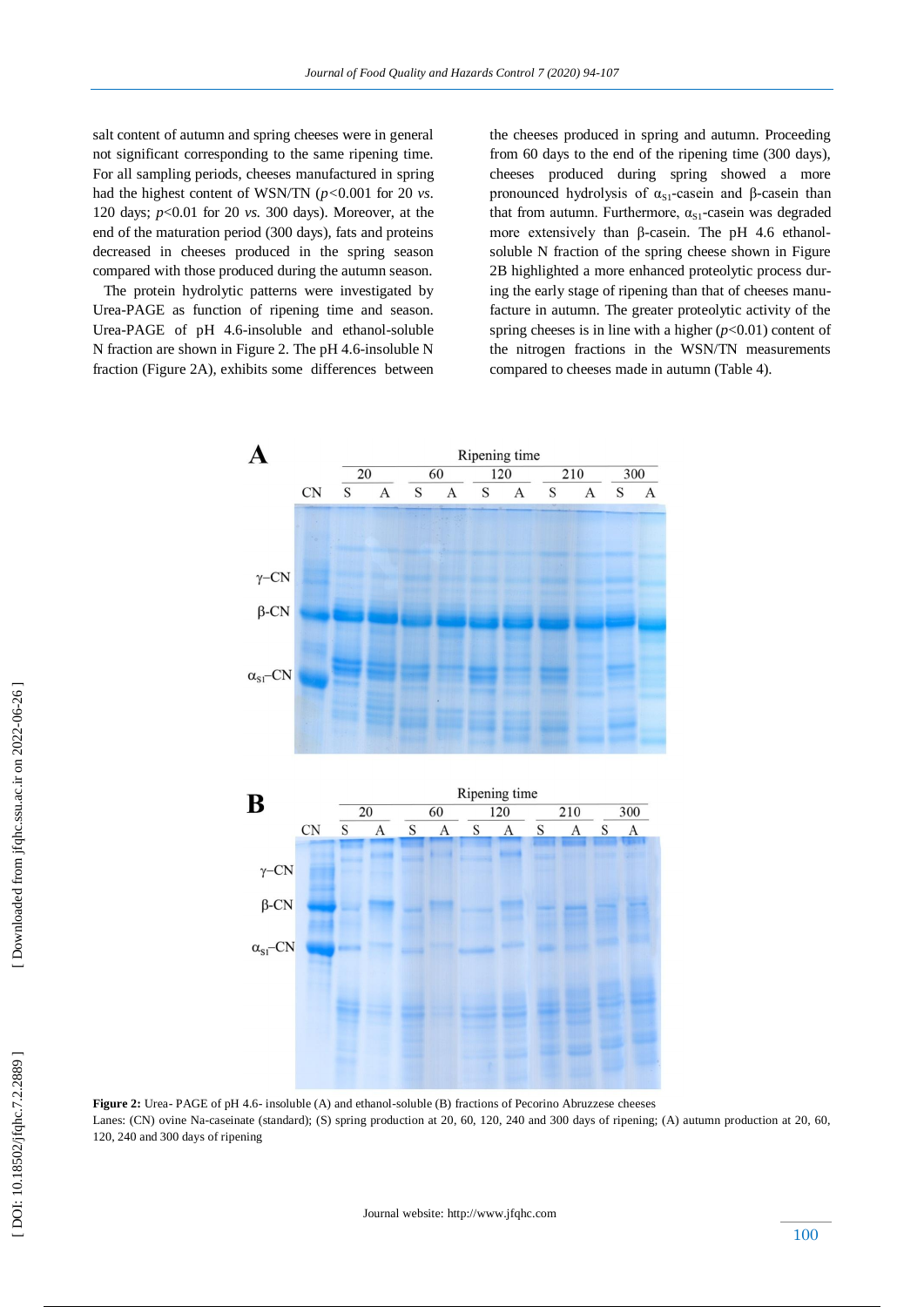RP -HPLC peptide profiles of the insoluble/soluble ethanol fractions of the pH -4.6 soluble fractions of Pecorino Abruzzese cheese after 20, 60, 120, 210, 300 days of ripening time are shown in Figure 3A and 3B, respectively. Chromatograms of the ethanol-insoluble fractions of the cheeses manufactured in spring (Figure 3A left) and autumn (Figure 3A right) showed a highly complex

peptide profile. For both seasons, many peptides were eluted just before 10 min and 70 min. Chromatogram of spring cheeses showed a large number of peaks. These peptides are referred as the ones eluted with low retention time (from 20 to 40 min -hydrophilic), late retention time (from 50 to 70 min -hydrophobic) , and small hydrophilic peptides eluting from 2 to 10 min.



Figure 3: Reverse Phase-High Performance Liquid Chromatography (RP-HPLC) chromatograms of the ethanol -insoluble (A), and -soluble fractions (B), from Pecorino Abruzzese cheeses manufactured in spring (left) and autumn (right) seasons at 20 days (i), 60 days (ii), 120 days (iii), 240 days (iv), and 300 days (v) of ripening. Score plot obtained by Principal Component Analysis of Reversed Phase -HPLC data of ethanol insoluble - and soluble -fractions from spring and autumn production of cheeses at 20, 60, 120, 240, and 300 days of ripening (C).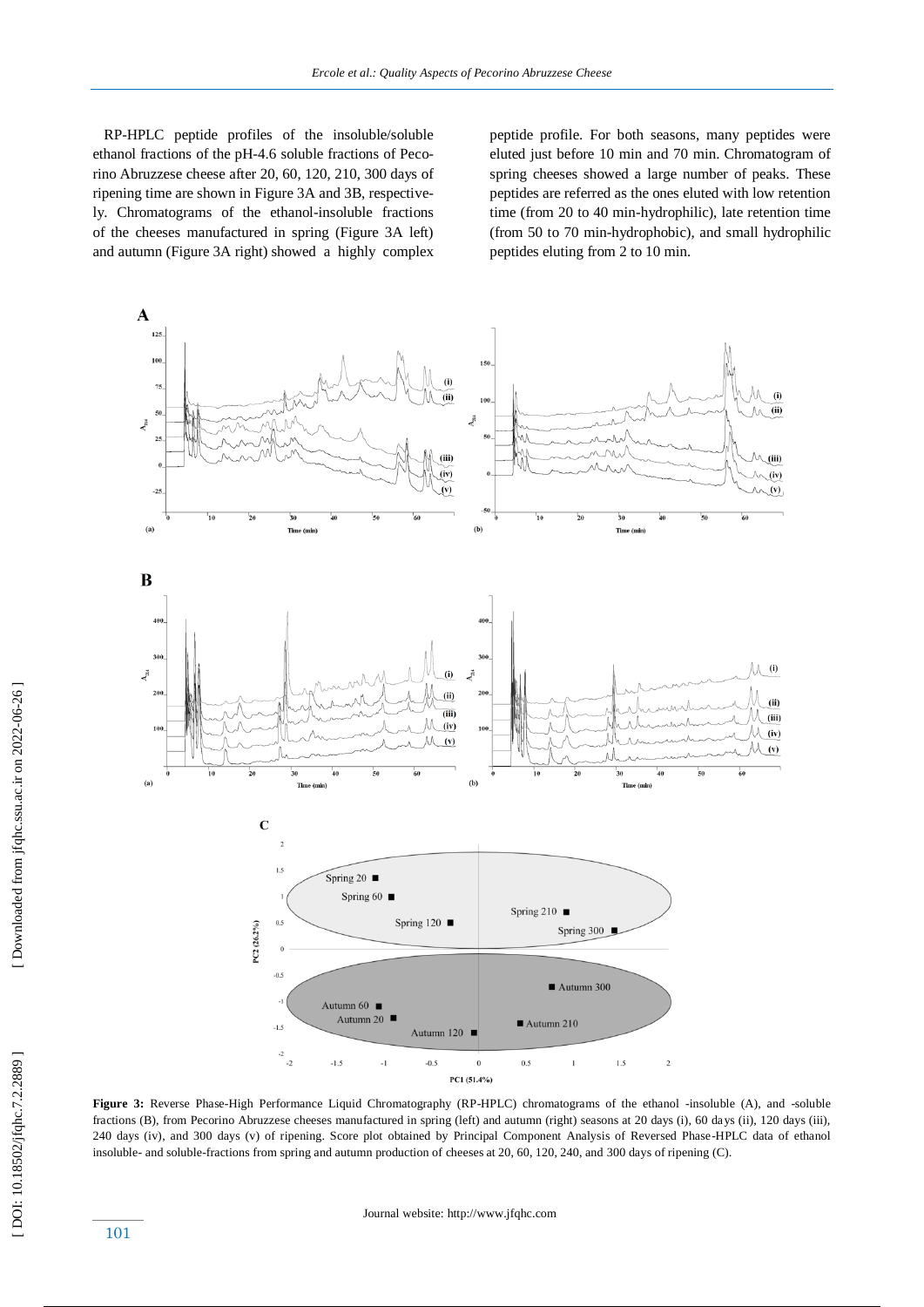Peptide chromatograms of the ethanol -soluble fractions shown in Figure 3B exhibited some differences between spring (Figure 3B left) and autumn (Figure 3B right). Although, differing in the peak areas, samples showed similar and rather complex peptide profiles that comprised peptides throughout the acetonitrile gradient. Furthermore, during ripening time (from 20 to 300 days) and for both seasons, a decrease was observed in proteolysis (Figures 3A and 3B).

 Figure 3C shows the PCA of the RP -HPLC the insoluble/soluble ethanol fractions of spring and autumn production of cheeses at 20, 60, 120, 210, and 300 days ripening. The first two principal components represented the 77.6% of the total variance. The first Principal Component (PC1) accounted for 51.4% can be considered as the behavior of the chromatographic areas of most of the peptides and concentration of the free amino acids, which can be related to the ripening time. Second Principal Component (PC2) explained 26.2% of the total variance and differentiated the season of production.

 The PCA plot shown in Figure 3C distinguishes clearly between cheeses produced in autumn (i.e. negative value of PC2) from those produced in spring (i.e. positive value of PC2) for all stages of ripening time. The ripening times also differ; the first 120 days are in the quadrants on the left, both for spring and autumn cheeses, while the subsequent times of seasoning are both located in the right quadrants.

 The differentiation between cheeses produced in autumn and spring was confirmed in light of the higher spring -cheese concentration of free amino acids compared with the autumn one (Figure 4A). Figure 4B shows the composition of individual free amino acids corresponding to 120 days ripening. Cheeses produced in the spring season associated higher levels of some amino acids such as alanine, methionine, histidine, serine (*p*<0.05), valine (*p*<0.01), arginine, glutamic acid, leucine, phenylalanine, proline, threonine, and tyrosine (*p*<0.001); and as compared with those produced in autumn.



**Figure 4:** Effects of production season on amino acids of the Pecorino Abruzzese cheeses during ripening. A: total amount of free amino acids of the Pecorino Abruzzese cheeses during ripening (total free amino acids are expressed as mg leucine/g cheese). B: individual free amino acids (mg/g of fresh weight cheese±standard deviation) of cheese at 120 days ripening. Analyses were performed in triplicate for each bat ch of cheeses (n=5). Means followed by different letters are significantly different according to unpaired t -Tests comparison: \**p*>0.05; \*\**p*>0.01; \*\*\**p*>0.001.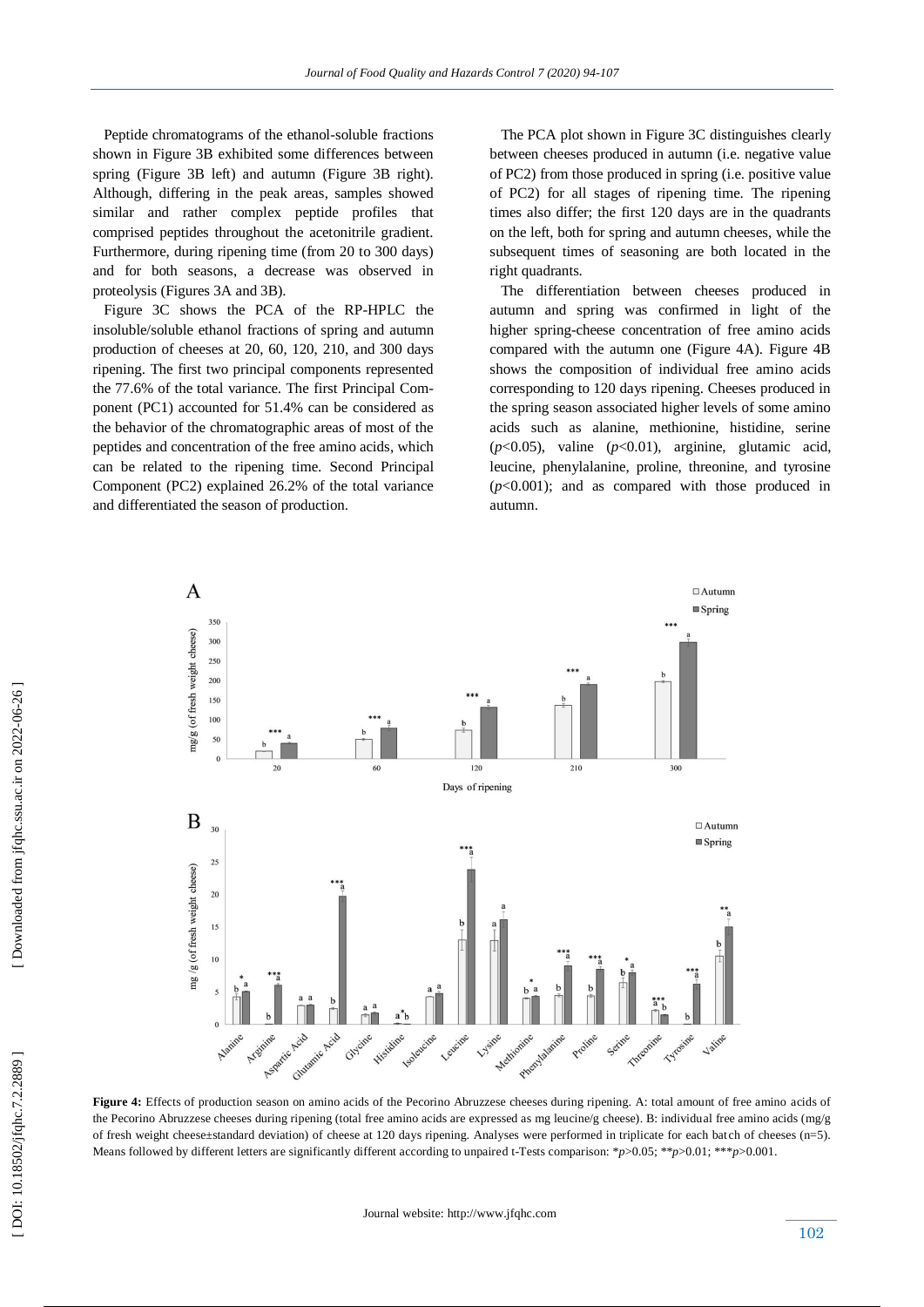The concentrations of total free fatty acids were also analyzed in spring and autumn Pecorino Abruzzese cheese at 120 days (Figure 5). The amounts of saturated short- and medium-chain fatty acids (C2:0-C14:0) were

higher in cheese produced in early spring compared to that produced in autumn  $(p<0.001)$ . By contrast, long fatty acids (C16:0, C18:1, C18:2, C18:3) showed a higher concentration in autumn (*p*<0.001).



**Figure 5:** Effects of production season on carboxylic acids concentrations (mg/Kg of fresh weight cheese±standard deviations) of Pecorino Abruzzese cheese at 120 days of ripening. Analyses were performed in triplicate for each batch of cheeses (n=5). Means followed by different letters are significantly different according to unpaired t -Tests comparison (*p*<0.001).

#### **Discussion**

 In this study, the characterization of the microbial groups present in autumn and spring (Marzolino) cheeses showed how the season influenced the composition and richness of the microbial groups of both milk and cheese. A great variation in the number and distribution of different microbial groups were observed in cheeses produced in spring compared to those produced in autumn.

 We found a considerable difference for enterococci count in the samples. This group, as typical of ewe's milk microflora (Aquilanti et al., 2006; Quigley et al., 2011), constitute a considerable part of the cheese microbiota of Pecorino Abruzzese (Ogier and Serror, 2008; Schirone et al., 2012). During the ripening period, the microbial counts of pecorino Abruzzese decreased for all the examined groups. Also, for enterococci, a gradual decrease during cheese ripening was observed. Once again, enterococci play an important role in this process, contributing especially in the late ripening of several cheeses (Aquilanti et al., 2006). Two other microbial groups that perform an important function in the ripening are lacto -

bacilli and lactococci. Indeed, these microorganisms can affect taste and flavor of cheese products (Hynes et al., 2003). Randazzo et al. (2010) recorded microbial communities' biodiversity changes during ripening of Pecorino Crotonese cheese .

 An influence of manufacturing season on microbial quality of ewe's milk and cheese has been also observed by Barron et al. (2001). In their study, seasonal changes were reported in the microbiological composition of raw ewe's milk used for Idiazabal, a cheese made with ewe's milk in Spain. Moreover, artisanal cheeses' microbial populations are influenced not only by milk source, but also by hygienic conditions and manufacturing process (Martín -Platero et al., 2008). In the present research, spring and autumn ewe's milk were also different in terms of physicochemical characteristics. The differences described can be explained by seasonality and lactation according to previous researches. For instance, Sevi et al. (2004) reported that the physicochemical characteristics of ewe's milk are influenced by stage of lactation; in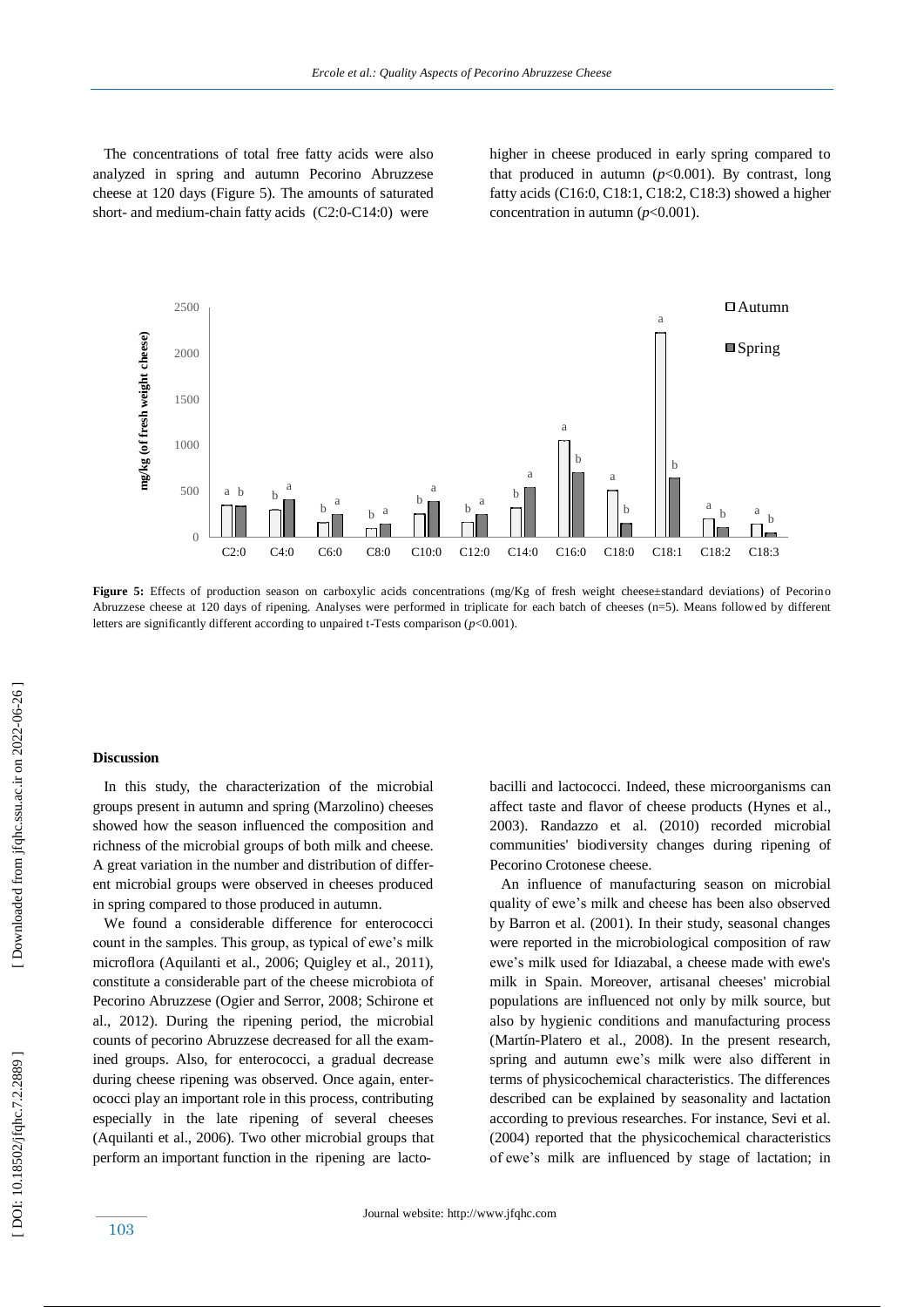particular, the early lactation differs significantly from late lactation in terms of fat, protein, casein lactose, calcium, and phosphorous contents. Same research group also demonstrated that in some cases, solar radiation exposure and feeding time (morning *vs.* afternoon) influence milk composition of ewe Comisana breed. In particular, ewes exposed to morning solar radiation recorded a decrease of casein and fat yields, principally due to the lower yield of milk ( -20%), which, in turn, negatively affected clot firmness (Sevi et al., 2001). According to Todaro et al. (2014), Sardinian sheep's milk produced in autumn had lower fat, protein, and casein contents, higher pH, lactose, and urea contents, and presented a reduction of clotting time with respect to summer milk.

 In the current study, the differences among spring and autumn milks resulted in different physicochemical characteristics of cheeses. All chemical parameters (i.e. DM, moisture, proteins, fat, and WSN/TN) were influenced by manufacturing period, as well as by ripening. Instead, pH variations were not dependent on ripening time and season; while, the fairly irregular salt contents were probably due to the salting technique utilized.

 The proteolysis investigation through several indicator techniques allowed underlining that this process is influenced by cheese manufacturing period and ripening. WSN/TN, Urea -PAGE, and RP -HPLC results are good indexes of proteolysis. As revealed by Souza and McSweeney (2001), the comparison of proteolysis results obtained through WSN/TN, Urea-PAGE, and RP-HPLC allowed classifying several varieties of cheeses, both qualitatively and quantitatively.

 The higher WSN/TN contents recorded in spring samples (with respect to the autumn ones) and its increase during ripening are indicative of a greater proteolytic activity. These findings are in accordance with literature data. A recent report about Serra da Estrela, a typical Portuguese cheese obtained from ewe's milk, reported an increase of WSN/TN index along ripening, starting from 9.5 -11% up to 23.33 -59.17% after a ripening time of 35 - 180 days (Inácio et al., 2020). Both proteolytic activity and WSN/TN could be linked to higher microbial loads in spring season and, in particular, to the higher levels of lactic acid bacteria. The proteolytic activity of lactic acid bacteria has been widely reported (Farahani et al., 2017) and is exploited in cheese industry. Using proteinases and peptidases, lactic acid bacteria release free amino acids from casein peptides. These amino acids are the substrates for secondary catabolic reactions of lactic acid bacteria that produce bioactive compounds which are important for human health (Renes et al., 2019).

 The connection between microbial proteolytic activity and WSN/TN contents was also confirmed by the protein hydrolytic patterns by Urea -PAGE. Our hydrolytic pattern findings are in agreement with literature data. For

example, Gobbetti et al. (2002) found that during ripening time of Caciocavallo Pugliese,  $\alpha_{S1}$ -casein had a higher hydrolysis than  $\beta_{S1}$ -casein both in spring and autumn samples. Also, more consistent αs1 -casein hydrolysis than β -casein was obtained during ripening PDO Fiore Sardo cheese (Di Cagno et al., 2003). The decreasing rate of proteolysis is common in ripening of cheese and is usually reported after 30 days. Aminifar et al. (2014) reported a marked proteolysis occurred only during the first month of ripening of Iranian Lighvan cheese, followed by a lower proteolytic activity until 90 days. More recently, Espinosa -Pesqueira et al. (2018) showed that in Spanish artisanal cheeses produced with ewe's milk, the proteolysis was intense during the first month of ripening, followed by a considerable decrease until 60 days.

 The high levels of soluble nitrogen fractions found in spring cheeses are also in line with findings underlined by RP -HPLC peptide profiles. In fact, the chromatograms of spring cheeses indicated a heterogeneous mixture of proteolytic products and peptides. Thus, in light of the previously discussed WSN and Urea -PAGE, cheeses produced in spring are associated to a higher proteolytic activity than those manufactured in autumn. RP -HPLC findings also demonstrated a decrease of proteolysis rate during ripening. The differences among the samples on the basis of manufacturing period were well underlined by PCA of RP -HPLC data, which clearly divided spring samples from the autumn ones. This statistical analysis also allowed pointing out a remarkable contribution of ripening on peptide profiles. The different proteolytic behavior among spring and autumn samples was underlined also by total free and individual amino acids.

 Recently, differences in the concentrations of free amino acids in sheep milk cheeses with different initial microflora have been reported by Renes et al. (2019). They underlined that concentration and type of free amino acids in cheese are strongly dependent on the enzymes specific substrates present in the proteolytic system of lactic acid bacteria. The most abundant free amino acids in all their cheeses batches were leucine, glutamic acid, phenylalanine, proline, alanine, as well as valine; broadly similar to our findings. Moreover, similar with the results of this study, they also reported that during ripening, the concentration of most of the free amino acids increased significantly. Usually, the proteolysis decrease phenomenon can be ascribed to the salt increase that play s an inhibitory effect on proteolytic enzymes (Gaiaschi et al. 2001) and influence s negatively proteolytic bacteria (Kafili et al., 2009).

 Fat's component of our cheese samples was influenced by the manufacturing period which is in agreement with Addis et al. (2015) who showed a relationship between fatty acid's chain -length and animal's diet regime in Pecorino Romano cheese. These researchers stated that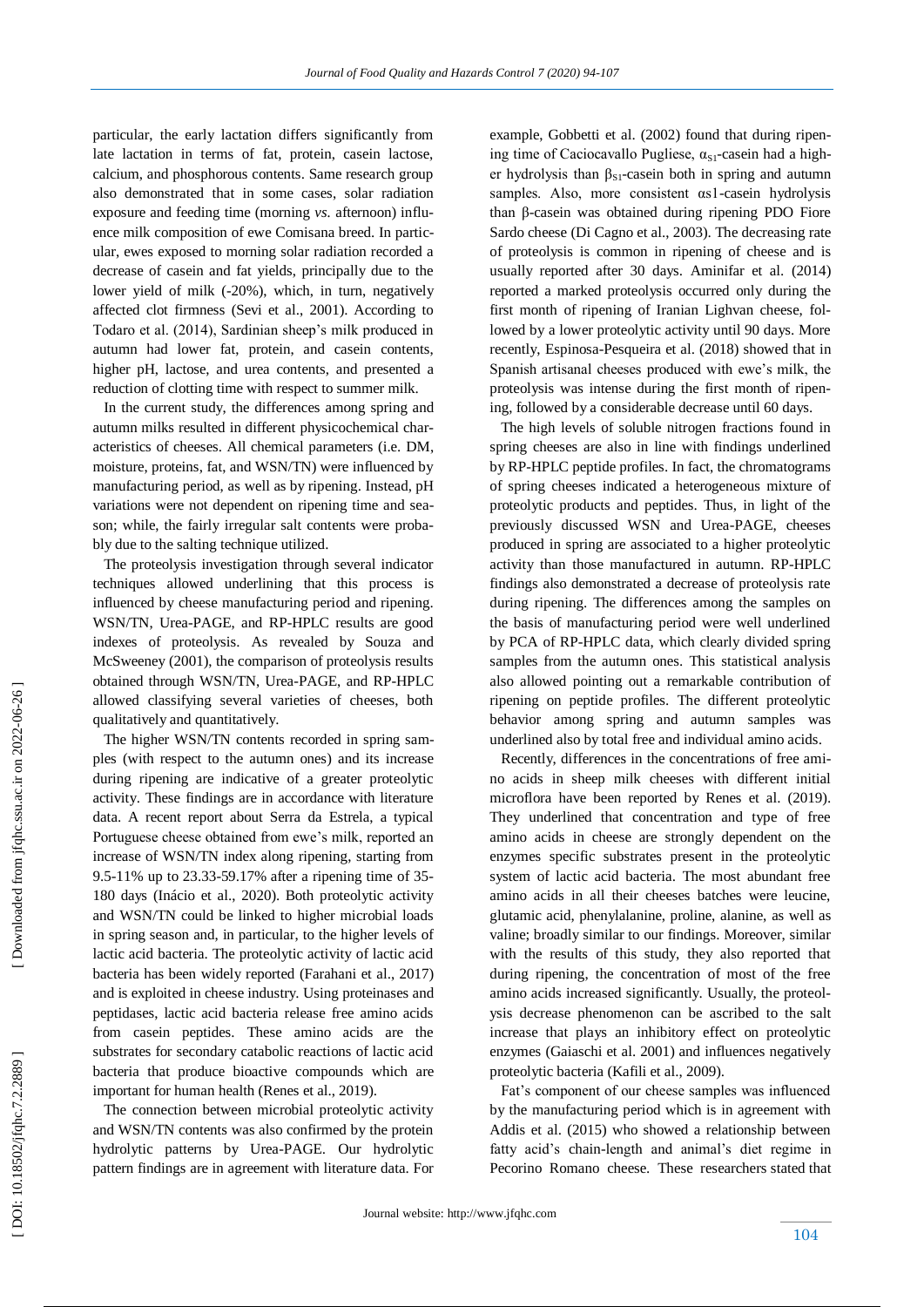the percentage of saturated short- and medium-chain fatty acid (C4:0 - C14:0) was higher in cheese produced in late winter and in early spring compared to that produced in summer. In our study, the period of cheese manufacture seems to affect the composition of free fatty acids in cheeses. Some factors such as season, feeding system, and microbial composition of the cheeses could explain the differences observed. Moreover, in line with what reported by Chilliard et al. (2003), the decline of the pasture quality could also explain both the decrease of fatty acids with chain length less than 16C atoms, and the increase of long -chain fatty acids (C18:0, C18:1). Despite the importance of lipolysis, its mechanisms have not been completely clarified and more studies are needed to characterize the enzymes involved and the main factors influencing their activity.

 As described by Gaglio et al. (2019), the biochemical events occurring in the production of cheeses volatile compounds are really complicated. Lipolysis, proteolysis, and residual lactose, lactate, and citrate metabolism produce cheeses volatile compounds. Especially, the breakdown of triacylglycerols in free fatty acids by lipolysis is the key element in the production of cheese flavor (Collins et al., 2003). Lipolysis is mainly ascribed to microbial lipases activity. However, other enzymes take part to this process, including microbial and indigenous milk, added rennet pastes, starter strains, and other ripening microorganism's enzymes.

## **Conclusion**

 Inland Pecorino Abruzzese cheeses produced in central Italy were analyzed to assess the biochemical and microbiological characteristics as function of the manufacturing period and ripening time. Our data demonstrated that Marzolino cheeses, manufactured in springtime, had better quality profile than those manufactured in autumn. Ripening time increased WSN/TN, indicating a greater proteolytic activity and a decrease of the microbial population. The characterization of microbial communities in milks from different seasons and in cheeses during ripening allowed better understanding the production processes of these important Apennine cheeses. These processes are at the basis of the production of local food products and the development of high mountain sheep -farming.

## **Author contributions**

 C.E. conceptualized the study; V.C. conducted the experimental work; M.P. analyzed and interpreted the data; C.E., M.P., and F.M. wrote the manuscript; M.D.G. wrote, reviewed and edited the manuscript. All authors revised and approved the final manuscript.

#### **Conflicts of interest**

 The authors declare that there is no conflict of interest regarding the publication of this article.

#### **Acknowledgements**

 This study was self-funded and did not receive any specific grant from funding agencies in the public, commercial, or non -for -profit sectors.

#### **Reference s**

- Addis M., Fiori M., Riu G., Pes M., Salvatore E., Pirisi A. (2015). Physico -chemical characteristics and acidic profile of PDO Pecorino Romano cheese: seasonal variation. *Small Ruminant Research.* 126: 73 -79. [DOI: 10.1016/j.smallrumres.2015.03. 014]
- Aminifar M., Hamedi M., Emam -Djomeh Z., Mehdinia A. (2014). Investigation on proteolysis and formation of volatile compounds of Lighvan cheese during ripening. *Journal of Food Science and Technology.* 51: 2454 ‐2462. [DOI:10.1007/ s13197-012-0755-3]
- Andrews A.T. (1983). Proteinases in normal bovine milk and their action on caseins. *Journal of Dairy Research.* 50: 45 -55. [DOI: 10.1017/s0022029900032519]
- Aquilanti L., Dell'Aquila L., Zannini E., Zocchetti A., Clementi F. (2006). [Resident lactic acid bacteria in raw milk](http://refhub.elsevier.com/S2405-8440\(16\)32047-3/sbref0015)  [Canestrato Pugliese cheese.](http://refhub.elsevier.com/S2405-8440\(16\)32047-3/sbref0015) *Letters in Applied Microbiology* .  $43: 161-167.$ -167. [DOI: 10.1111/j.1472 -765X.2006.01935 .x]
- Association of Official Analytical Chemists (AOAC). (1990). Official methods of analysis of the association of official analytical chemists. 15<sup>th</sup> edition. Washington, DC.
- [Association of Official Analytical Chemists \(AOAC\). \(1999\).](http://refhub.elsevier.com/S2405-8440\(16\)32047-3/sbref0020) Official methods of analysis of the [association of](http://refhub.elsevier.com/S2405-8440\(16\)32047-3/sbref0020) officia[l](http://refhub.elsevier.com/S2405-8440\(16\)32047-3/sbref0020) analytical chemists. 16<sup>th</sup> edition. Gaithersburg.
- Barron L.J.R., Fernández de Labastida E., Perea S., Chávarri F., de Vega C., Vicente M.S., Torres M.I., Nájera A.I., Virto M., Santisteban A., Pérez -Elortondo F.J., Albisu M., et al. (2001). Seasonal changes in the composition of bulk raw ewe's milk used for Idiazabal cheese manufacture. *International Dairy*  Journal. 11: 771-778. [DOI: 10.1016/ S0958-6946(01)00120-0]
- Blakesley R.W., Boezi J.A. (1977). A new staining technique for proteins in polyacrylamide gels using Coomassie Brilliant Blue G250. Analytical Biochemistry. 82: 580-582. [DOI: 10.1016/0003 -2697(77)90197 -x]
- Castro R.D., Oliveira L.G., Sant'Anna F.M., Luiz L.M.P., Sandes S.H.C., Silva C.I.F., Silva A.M., Nunes A.C., Penna C.F.A.M., Souza M.R. (2016). Lactic acid microbiota identification in water, raw milk, endogenous starter culture, and fresh Minas artisanal cheese from the Campo das Vertentes region of Brazil during the dry and rainy seasons. *Journal of Dairy Science*. 99: 6086 -6096[. \[DOI: 10.3168/jds.2015](https://doi.org/10.3168/jds.2015-10579) -10579 ]
- Centi V., Matteucci F., Lepidi A., Del Gallo M., Ercole C. (2017). Microbiological and biochemical aspects of inland Pecorino Abruzzese cheese. *Heliyon.* 3: e00258. [DOI: 10.1016/j. heliyon.2017.e00258]
- Chilliard Y., Ferlay A., Rouel J., Lamberet G. (2003). A review of nutritional and physiological factors affecting goat milk lipid synthesis and lipolysis. *Journal of Dairy Science*. 86: 1751-1770. [DOI: 10.3168/jds.S0022-0302(03)73761-8]
- Collins Y.F., McSweeney P.L.H., Wilkinson M.G. (2003). Lipolysis and free fatty acid catabolism in cheese: a review of current knowledge. *International Dairy Journal.* 13: 841 -866. [DOI: 10.1016/S0958 -6946(03)00109 -2]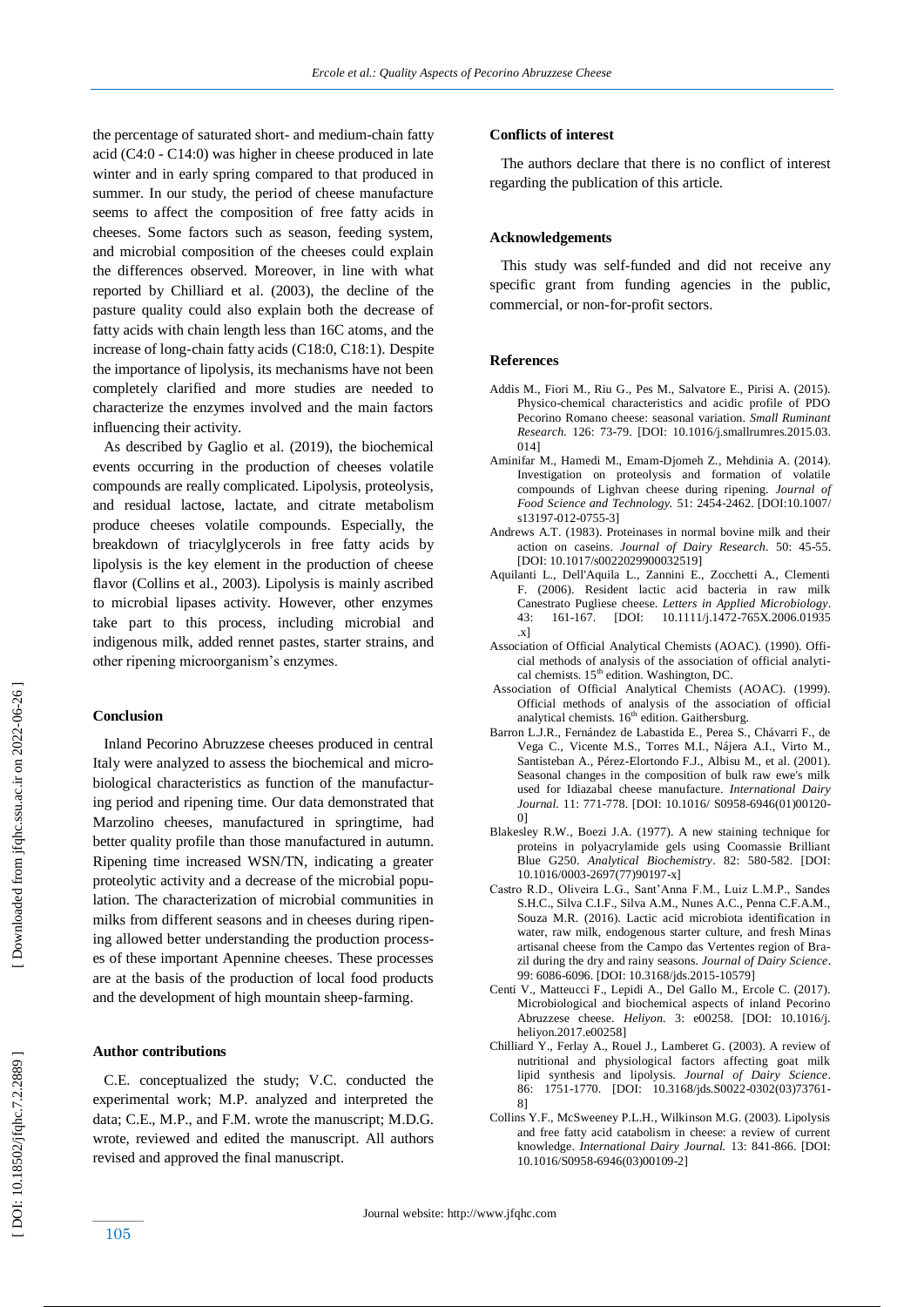- De Jong C., Badings H.T. (1990). Determination of free fatty acids in milk and cheese procedures for extraction, clean up, and capillary gas chromatographic analysis. *Journal of High Resolution Chromatography*. 13: 94 -98. [DOI: 10.1002/jhrc. 1240130204]
- Di Cagno R., Banks J., Sheehan L., Fox P.F., Brechany E.Y., Corsetti A., Gobbetti M. (2003). Comparison of the microbiological, compositional, biochemical, volatile profile and sensory characteristics of three Italian PDO ewes' milk cheeses. *International Dairy Journal.* 13: 961 -972. [DOI: 10.1016/ S0958 -6946(03)00145 -6]
- Espinosa-Pesqueira D., Hernández-Herrero M.M., Roig-Sagués A.X. (2018). High hydrostatic pressure as a tool to reduce formation of biogenic amines in artisanal Spanish cheeses. *Foods*. 7: 137. [DOI: 10.3390/foods7090137]
- Farahani Z., Rasooli I., Owlia P. (2017). Isolation, identification and characterization of indigenous lactic acid bacteria for flavor improvement. *International Food Research Journal*. 24: 428 - 436.
- Fenelon M.A., O'Connor P., Guinee T.P. (2000). The effect of fat content on the microbiology and proteolysis in Cheddar cheese during ripening. *Journal of Dairy Science*. 83: 2173 -2183. [DOI: 10.3168/jds.S0022-0302(00)75100-9]
- Fernández -Garcia E., Gaya P., Medina M., Nuñez M. (2004). Evolution of the volatile components of raw ewes' milk Castellano cheese: seasonal variation. *International Dairy Journal*. 14: 39 -46. [DOI: 10.1016/S0958 -6946(03)00148 -1]
- Gaglio R., Todaro M., Scatassa M.L., Franciosi E., Corona O., Mancuso I., De Gerlando R., Cardamone C., Settanni L. (2019). Transformation of raw ewes' milk applying "Grana" type pressed cheese technology: development of extra -hard "Gran Ovino" cheese. *International Journal of Food Microbiology*. 307: 108277. [DOI: 10.1016/j.ijfoodmicro. 2019.108277]
- Gaiaschi A., Beretta B., Poiesi C., Conti A., Giuffrida M.G., Galli C.L., Restani P. (2001). Proteolysis of β -casein as a marker of Grana Padano cheese ripening. *Journal of Dairy Science.* 84: 60 -65. [DOI: 10.3168/jds.S0022 -0302(01)74452 -9]
- Gobbetti M., Morea M., Baruzzi F., Corbo M.R., Matarante A., Considine T., Di Cagno R., Guinee T., Fox P.F. (2002). Microbiological compositional, biochemical and textural characterisation of Caciocavallo Pugliese cheese during ripening. *International Dairy Journal*. 12: 511 -523. [DOI: 10.1016/S0958 -6946(02)00042 -0]
- Hynes E., Bach C., Lamberet G., Ogier J.C., Son O., Delacroix Buchet A. (2003). Contribution of starter lactococci and adjunct lactobacilli to proteolysis, volatile profiles and sensory characteristics of washed -curd cheese. *Lait.* 83: 31 -43. [DOI: 10.1051/lait:2002048]
- Inácio R.S., Gomes A.M.P., Saraiva J.A. (2020). Serra da Estrela cheese: a review. *Journal of Food Processing and Preservation*. 44: e14412. [DOI: 10.1111/jfpp.14412]
- International Dairy Federation (IDF). (1964). Determination of the protein content of processed cheese products. Standard No. 25. International Dairy Federation, Brussels .
- International Dairy Federation (IDF). (1988). Determination of salt content. Standard No. 12B. International Dairy Federation, Brussels.
- International Dairy Federation (IDF). (1989). Determination of pH. Standard No. 115a. International Dairy Federation, Brussels .
- International Dairy Federation (IDF). (1990). Determination of milk fat, protein and lactose content. International Dairy Federation, Brussels .
- International Dairy Federation (IDF). (1993). Determination of the nitrogen (Kjeldahl method) and calculation of the crude protein content. Standard No. 20B. International Dairy Federation, Brussels.
- International Organization for Standardization [\(ISO\). \(2004\). Whey](http://refhub.elsevier.com/S2405-8440\(16\)32047-3/sbref0145)  cheese [-determination of dry matter](http://refhub.elsevier.com/S2405-8440\(16\)32047-3/sbref0145) . No. 2920.
- Kafili T., Razavi S.H., Emam -Djomeh Z., Naghavi M.R., Alvarez Martin P., Mayo B. (2009). Microbial characterization of Iranian traditional Lighvan cheese over manufacturing and ripening via culturing and PCR -DGGE analysis: identifica-

tion and typing of dominant lactobacilli. *European Food Research and Technology*. 229: 83-92. [DOI: 10.1007/s00217- 009-1028-x]

- Khattab A.R., Guirguis H.A., Tawfik S.M., Farag M.A. (2019). Cheese ripening: a review on modern technologies towards flavor enhancement, process acceleration and improved quality assessment. *Trends in Food Science and Technology*. 88: 343 -360. [DOI: 10.1016/j.tifs.2019.03.009]
- Martín -Platero A.M., Valdivia E., Maqueda M., Martín -Sánchez I., Martínez -Bueno M. (2008). Polyphasic approach to bacterial dynamics during the ripening of Spanish farmhouse cheese, using culture -dependent and -independent methods. *Applied and Environmental Microbiology.* 74: 5662 -5673. [DOI: 10.1128/AEM.00418 -08]
- McSweeney P.L.H. (2004). Biochemistry of cheese ripening. *International Journal of Dairy Technology*. 57: 127 -144. [DOI: 10.1111/j.1471-0307.2004.00147.x]
- Ogier J.C., Serror P. (2008). Safety assessment of dairy microorganisms - the *Enterococcus* genus. *International Journal of Food Microbiology*. 126: 291 -301. [DOI: 10.1016/j.ijfoodmicro. 2007.08.017]
- Polychroniadau A. (1988). A simple procedure using trinitrobenzenesulfonic acid for monitoring proteolysis in cheese. *Journal of Dairy Research*. 55: 585 -596. [DOI: 10.1017/S0022029900033379]
- Poznanski E., Cavazza A., Cappa F., Cocconcelli P.S. (2004). Indigenous raw milk microbiota influences the bacterial development in traditional cheese from alpine natural park. International Journal of Food Microbiology. 92: 141-151. [DOI: 10.1016/j.ijfoodmicro.2003.09.006]
- Pripp A.H., Shakeel -Ur -Rehman, McSweeney P.L.H., Fox P.F. (1999). Multivariate statistical analysis of peptide profiles and free amino acids to evaluate effects of single -strain starters on proteolysis in miniature Cheddar -type cheeses*. International Dairy Journal*. 9: 473 -479. [DOI: 10.1016/S0958 -6946(99) 00116 -8]
- Quigley L., O'Sullivan O., Beresford T.P., Ross R.P., Fitzgerald G.F., Cotter P.D. (2011). Molecular approaches to analysing the microbial composition of raw milk and raw milk cheese. *International Journal of Food Microbiology*. 150: 81 -94. [DOI: 10.1016/j.ijfoodmicro.2011.08.001]
- Randazzo C.L., Pitino I., Ribbera A., Caggia C. (2010). Pecorino Crotonese cheese: study of bacterial population and flavor compounds. *Food Microbiology.* 27: 363 -374. [DOI: 10. 1016/j.fm.2009.11.010]
- Renes E., Ladero V., Tornadijo M.E., Fresno J.M. (2019). Production of sheep milk cheese with high γ-aminobutyric acid and ornithine concentration and with reduced biogenic amines level using autochthonous lactic acid bacteria strains. *Food Microbiology*. 78: 1-10. [DOI: 10.1016/j.fm.2018.09.003]
- [Schirone M., Tofalo R., Mazzone G., Corsetti A., Suzzi G. \(2011\).](http://refhub.elsevier.com/S2405-8440\(16\)32047-3/sbref0255)  [Biogenic](http://refhub.elsevier.com/S2405-8440\(16\)32047-3/sbref0255) amine content and [microbiological profile](http://refhub.elsevier.com/S2405-8440\(16\)32047-3/sbref0255) of Pecorino di Farindola cheese. *Food [Microbiology.](http://refhub.elsevier.com/S2405-8440\(16\)32047-3/sbref0255)* 28: 128 - [13](http://refhub.elsevier.com/S2405-8440\(16\)32047-3/sbref0255) 6 . [DOI: 10.1016/j.fm.2010.09.005]
- Schirone M., Tofalo R., Visciano P., Corsetti A., Suzzi G. (2012). Biogenic amines in Italian Pecorino cheese. *Frontiers in Microbiology.* 3: 171. [DOI: 10.3389/fmicb.2012.00171]
- Sevi A., Albenzio M., Marino R., Santillo A., Muscio A *.* (2004). Effects of lambing season and stage of lactation on ewe milk quality. *Small Ruminant Research.* 51: 251 -259. [DOI: 10.1016/S0921 -4488(03)00196 -2]
- Sevi A., Annicchiarico G., Albenzio M., Taibi L., Muscio A., Dell'Aquila S. (2001). Effects of solar radiation and feeding time on behavior, immune response and production of lactating ewes under high ambient temperature. *Journal of Dairy*  Science. 84: 629-640. [DOI: 10.3168/jds.S0022-0302(01) 74518 -3]
- Shakeel -Ur -Rehman, McSweeney P.L.H., Fox P.F. (1998). Protocol for the manufacture of miniature cheeses. *Lait.* 78: 607 -620. [DOI: 10.1051/lait:1998654]
- Sousa M.J., McSweeney P.L.H. [\(2001\). Studies](http://refhub.elsevier.com/S2405-8440\(16\)32047-3/sbref0290) on the ripening of [Cooleeney](http://refhub.elsevier.com/S2405-8440\(16\)32047-3/sbref0290) , an Irish farmhouse [Camembert](http://refhub.elsevier.com/S2405-8440\(16\)32047-3/sbref0290) -type cheese. *Irish*  [Journal of Agricultural and Food Research](http://refhub.elsevier.com/S2405-8440\(16\)32047-3/sbref0290). 40: 83-95.

DOI: 10.18502/jfqhc.7.2.2889